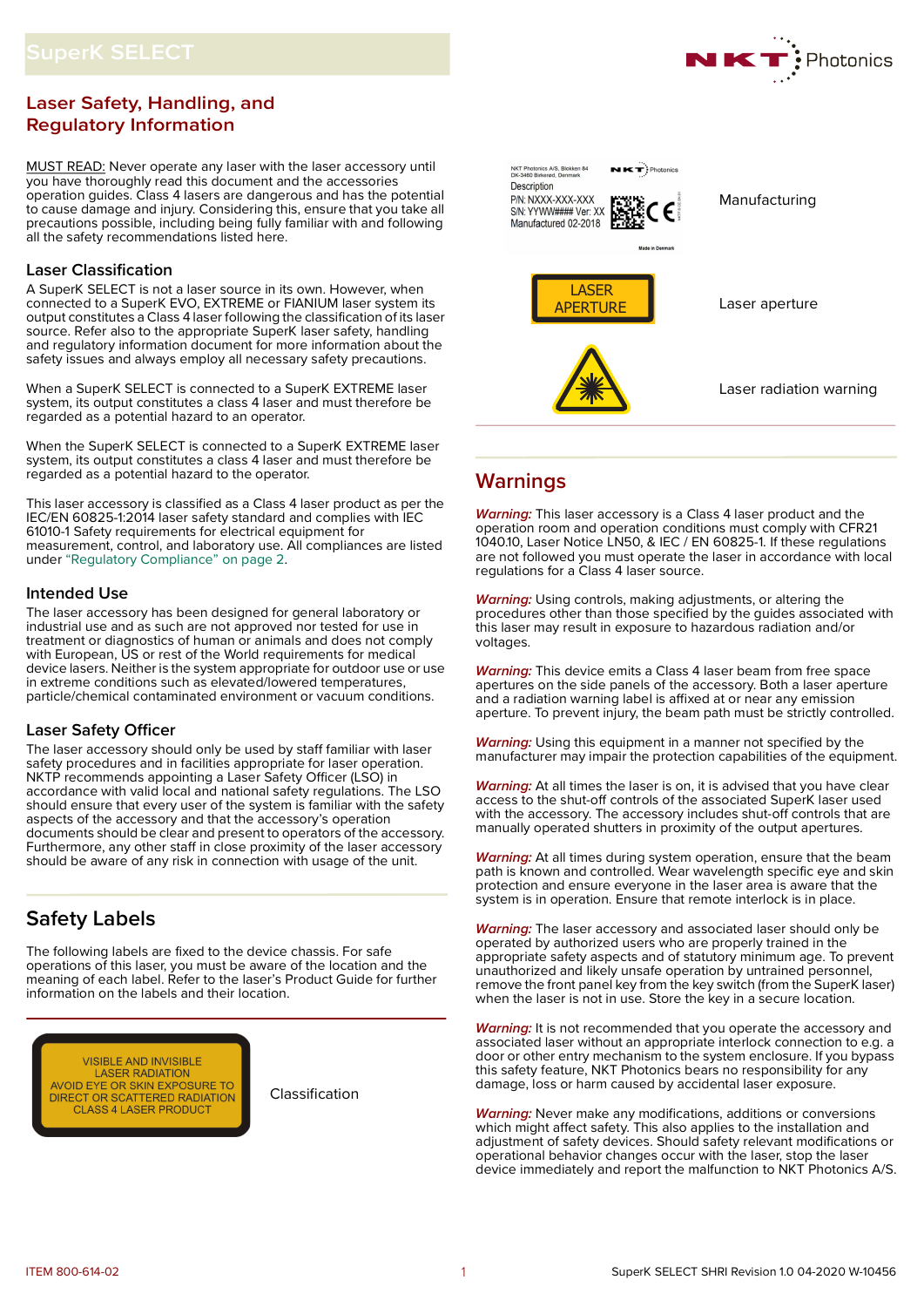

# **Damage Prevention**

**Caution:** If the accessory emission's full or partial beam is obstructed or guided towards flammable materials, it can ignite a fire. Flammable materials include paper, solvents or other similar combustible material. Keep the beam path free from any combustible material and keep a fire extinguisher nearby the laser operation area.

**Caution:** Avoid spilling fluid onto the accessory chassis and laser source. If spillage occurs, remove it immediately using absorbent material. Do not allow spilled fluid to enter into the chassis.

**Caution:** Avoid spilling fluid onto the electrical system. Place the laser so that in the event of a spillage, the electrical sockets' exposure is minimized.

**Caution:** Always clean the surface of the equipment with a dry cloth or tissue only. Disconnect the power supply before cleaning the unit.

### **Caution: Protective Equipment**

- Laser Safety Officers are also responsible for the issuing and/or wearing of personal protective equipment. Direct exposure of the eye to the invisible laser beam must be avoided. At all times, proper eye-wear must be worn and maintained according to Personal Protection Equipment at Work regulations.
- Compulsory regulations also require the issuing and/or wearing of personal protective equipment. The necessity of reading the laser's documentation applies especially to persons working only occasionally with the laser.
- Use protective equipment, wherever required by the circumstances or by law.

# **Caution: Servicing the Laser:**

- There are no user serviceable components inside the accessory. In case of malfunction, NKT Photonics should be consulted.
- The unit is sealed with a "WARRANTY VOID IF REMOVED" label and it is thus strictly prohibited to remove the chassis cover.

### **Caution: Storage:**

- If required, the accessory should be stored in a dry and cool place (15-20°C).
- The optical output should be protected using the shutters of the output apertures.
- Avoid exposing the unit to vibrations or mechanical shock.

### **Caution: Chassis Cleaning**

• To clean the chassis, disconnect the power source and use a soft and damp cloth. Do not use solvents or similar cleaning agents on the chassis or any other parts of the laser.

### **Caution: Emergency Response:**

• In the event of an emergency or accident, make sure to have a contingency plan prepared and readily available including response actions and contact persons.

### **Caution: Disposal**

• When disposing the accessory, follow local waste regulations.

# <span id="page-1-0"></span>**Regulatory Compliance**

# **CE Mark – Declaration of Conformance for EMI and Safety (EEC)**

The laser accessories listed in this document comply with the

requirements of the Council Directive 2014/30/EU in approximation of the laws of the Member States relating to safe design, use and implementation of lasers, electromagnetic compatibility and the safety of electrical equipment used within certain voltage limits. To evaluate the compliance with these directives, the following standards were applied:

# Safety:

- BS EN 60825-1:2014 (laser class 4) Safety of laser products Part 1: Equipment classification and requirements
- BS EN 61010-1:2010 Safety requirements for electrical equipment for measurement, control, and laboratory use - Part 1: general requirements

# Immunity:

BS EN 61326-1:2013 Electrical equipment for measurement, control and laboratory use – EMC requirements

# CE Approval

The Declaration of Conformity (DoC) and IEC certificates can be downloaded from:

**[https://www.nktphotonics.com/lasers-fibers/support/certificates](https://www.nktphotonics.com/lasers-fibers/support/certificates-and-approvals)and-approvals**

# **Safety Instructions Governing Specific Operational Phases**

# **Precautions**

Take the necessary precautions to ensure that the laser accessory is used only when in a safe and reliable state. In the event of malfunctions, disable the laser accessory device immediately and unplug its electrical power. Have any defects rectified immediately.

Before starting the laser, prepare a site specific Risk Assessment to ensure no persons are at risk. Inform operating personnel before beginning special operations, and appoint a person to supervise the activities. Ensure that the user operation area is adequately secured.

# **Specific Safety Aspects**

Specific safety aspects are:

- Physical hazards related to the system. See the following section: Physical Hazards.
- Protection of the system users against physical hazards. See Section Personnel Safety.
- Proactive measures against these hazards. See the following section: Constructive Safety Features.

Within this classification, the laser accessory is a class 4 laser, and is a potential hazard to the human operator. The class 4 laser beam is also classified as a potential fire hazard. Direct radiation from Class 4 products are a hazard to eyes and skin. Precautions include eye and skin protection, remote interlocks and warning labels.

### Physical Hazards

**Warning:** The laser beam is dangerous to the eyes and skin. The dangers include:

- Direct radiation as it leaves the laser.
- Radiation reflected from a surface.
- Diffused radiation originated from a scattered reflection.

### Light

In case of exposure, the laser accessory may provide laser radiation with power levels up to the source output wattage. The laser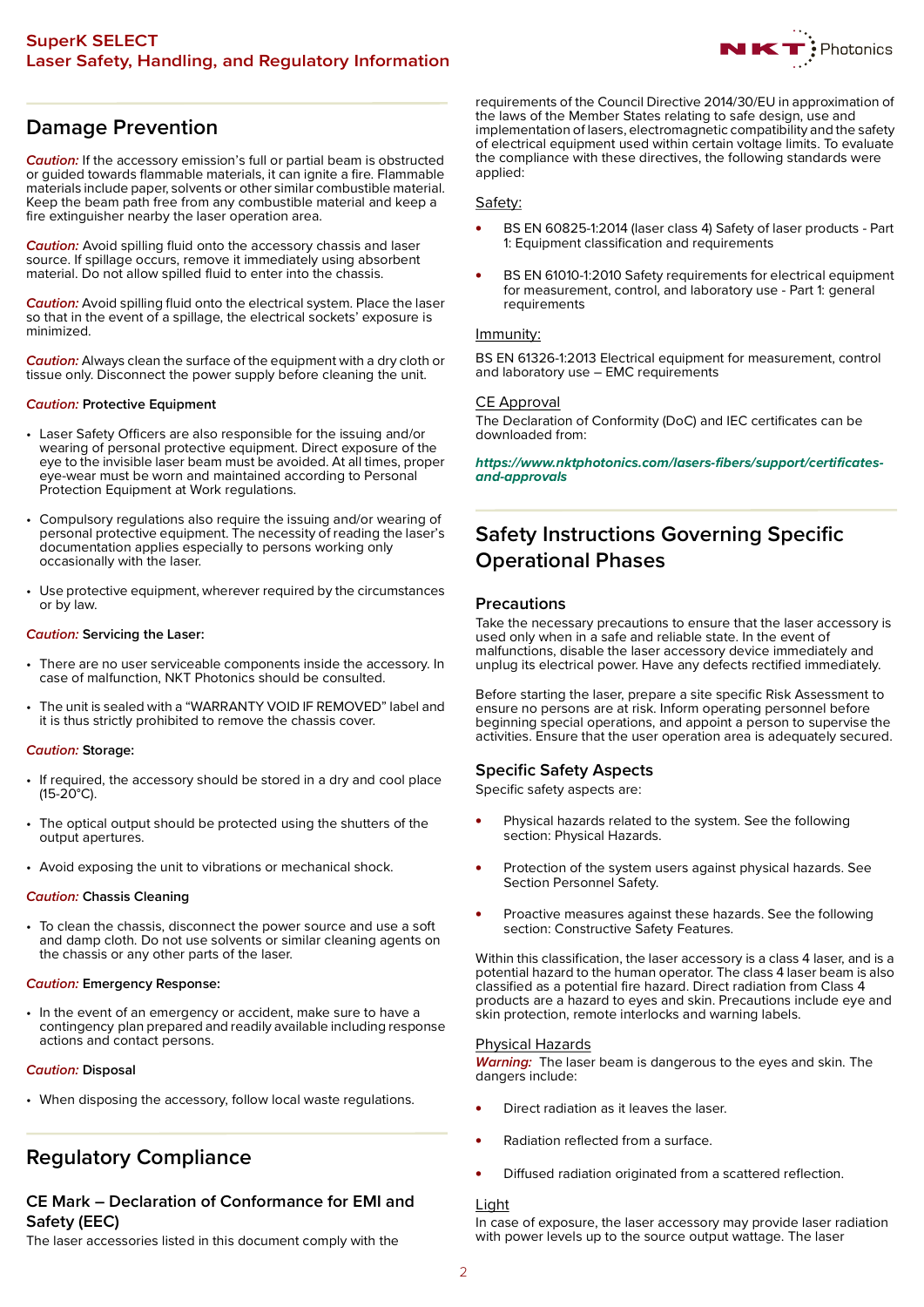# **SuperK SELECT Laser Safety, Handling, and Regulatory Information**



accessory's emission consists of a wide band of wavelengths from 300 to 3000 nm. The output is a collimated beam from the output aperture on the collimator. Despite the non-ionizing nature of the operating wavelengths, damage can still occur to living tissue as a result of heat produced during radiation absorption or via multi-photon absorption. Suitable beam dumps must be used at all times when the laser and this accessory is operating.

In general, the maximum permissible radiation exposure for the skin is several times greater than for the eye. Safety measures with regard to the radiation hazard are therefore mainly focused on dangers for the eye. Not only is the direct laser beam hazardous, but unchecked reflections of laser light also constitutes a potential hazard.

# Personnel Safety

# **Personnel Protection**

### **Warning:**

Risk of serious injury: Always wear wavelength specific laser safety glasses when there is a chance of exposure to radiation from the laser. The filter in protective eyewear provides protection for only a narrow band of wavelengths. Ensure you are wearing the appropriate protective eyewear for the laser device in question. Check with your Laser Safety Officer or other safety personnel for quidance in selecting the appropriate eyewear.

For protective eyewear, the American National Standards Institute (ANSI) standard for the safe use of lasers requires that a set of protective eyewear blocking the appropriate laser wavelength should be worn while operating or servicing class 4 lasers.

Clearly label safety eyewear with their optical density and their specified wavelength protection. To avoid confusion, laser safety eyewear should be kept separate from any other safety eyewear and personal protective equipment.

Using the wrong type of safety eyewear is dangerous. It can be more dangerous to have improper eyewear and a false sense of security than to have no eyewear and take precautions based on the absence of protection. Even if you are wearing protective eyewear, never look directly into the beam; intense laser radiation is capable of destroying the protective filter.

# **Eye Protection**

### **Warning:** Warning:

Potential eye burns: Only use the laser accessory in accordance with its designated use.

The following guidelines describe some of the actions necessary to avoid injury caused by the laser beam. Always follow these guidelines and take additional precautions if necessary.

When eyewear is necessary, make sure it has the proper optical density for the laser wavelength.

All other personnel in the vicinity of the laser accessory must wear protective eyewear.

Permit only qualified personnel to operate the accessory and its associated laser.

Never look directly into any laser beam.

Avoid indirect viewing of direct or reflected laser radiation. Specular and diffuse reflections (from reflective surfaces) can be as dangerous as the direct laser beam. Never view the beam directly through optical instruments.

Take precautions to ensure that there are no reflecting objects in the path of the laser beam.

Do not deviate from standard operating procedures when working with class 3B and class 4 laser equipment.

Use laser devices only in approved applications and locations. Take

adequate precautions to prevent unauthorized personnel from entering the area where a class 4 laser is operating. Do not use laser devices around untrained personnel. Ensure that all personnel in the area observe proper safety precautions.

Report all incidents of exposure to your supervisor.

Clearly display warning signs indicating the laser enclosed area with an additional warning light outside the door.

Adhere to local and national regulations governing the safe use of lasers.

Be aware that maintenance of eyewear includes, but not limited to: inspection, cleaning, testing and training in use. Maintenance should only be performed by competent personnel.

# **Skin Protection**

### **Warning:**

Potential skin burns: if the laser beam is kept motionless for a long period it can burn exposed skin. Only use the laser accessory in accordance with its designated use. Safety interlocks are only to be overruled by authorized personnel.

Although the skin can withstand considerably higher radiation intensity than the eyes, tissue may be burned to a greater or lesser degree, depending on the radiation time and the irradiation intensity.

Avoid contact between the skin and the beam. Reflections of the beam may be as dangerous as the beam itself. Wear appropriate protective clothing to protect the skin whenever necessary.

### **Fire Protection**

### **Warning:**

Fire hazards: Class 4 lasers and their accessories are potential fire hazards. The laser beam can cause flammable materials to ignite or explode. Always keep a fire extinguisher in the laser area in case a fire occurs.

Because of the high output power from the class 4 laser, a wide range of materials can be set on fire. Therefore, take appropriate fire prevention measures when the beam path is open:

Combustible materials may be ignited by the laser beam or by electrical components inside the laser system. Flammable items must be isolated from the laser beam and from the laser system.

Paper (circuit diagrams, leaflets, or even posters on the wall), curtains that are not coated with fire retardant, wooden panels or similar materials can be easily set on fire by direct or reflected laser radiation.

Use only beam stops made of non-flammable materials (not asbestos!).

Many fluids and solvents (e.g. cleaning agents used for maintenance) are combustible. The intense beam of the laser can ignite vapors from these materials. Prevent the laser beam from contacting flammable materials used in the laser area.

Move containers of flammable materials as far from the laser system as possible and shield them from the beam with opaque materials. Never place these solutions and vapors in the beam path or near the system.

# Constructive Safety Features

### **Safety Features**

Appropriate Class 4 label affixed to the laser device enclosure (see section Labeling).

All parts of the laser where laser radiation may possibly escape are marked with the appropriate adhesive danger signs (according to IEC 60825).